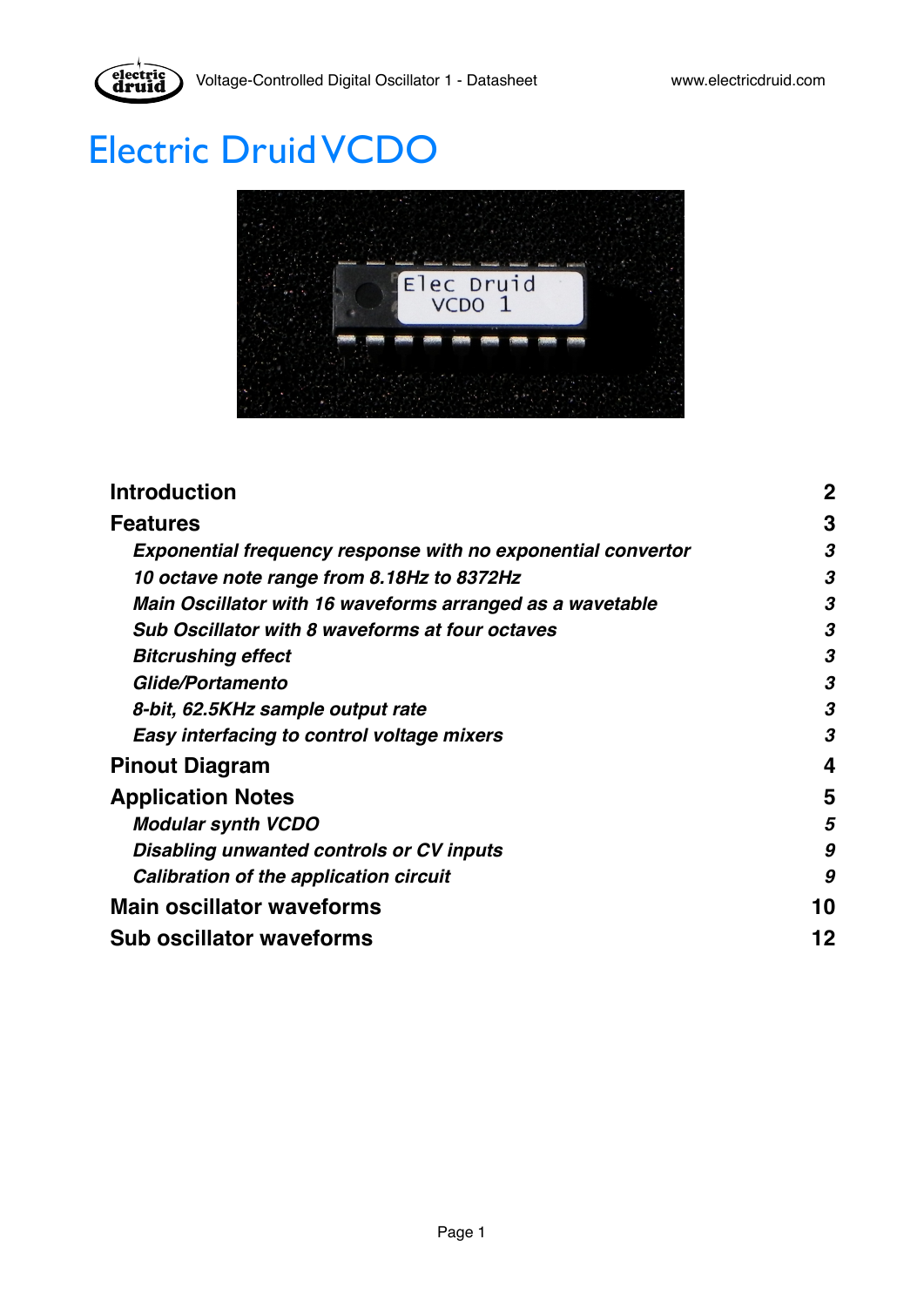

## <span id="page-1-0"></span>Introduction

The VCDO uses a PIC 16F1847 microprocessor to create a versatile and simple voltage-controlled 8-bit digital wavetable oscillator. All oscillator parameters are controlled by 0-5V control voltages. The chip has a native exponential control response, making interfacing with 1V/Oct control voltages very simple, even without an exponential convertor.



The chip contains 20 waveforms, most of which you're unlikely to have seen before. There are six controls (abbreviated to CTRL above), plus four CVs and one digital input to switch glide on and off. Final output frequency is based on the NOTE CV, the FREQ MOD CV and the FREQ CTRL and FINE CTRL, which gives plenty of scope for control.

The WAVE CTRL and WAVE CV scan through the 16 waveforms of the main oscillator's wavetable. The SUB SELECT CTRL and SUB SELECT CV switch between the 32 options for the sub oscillator, 8 waveforms over four octaves. Finally, the oscillator outputs can be modified by the BITCRUSH CTRL which reduces the output resolution from 8-bit to 1-bit.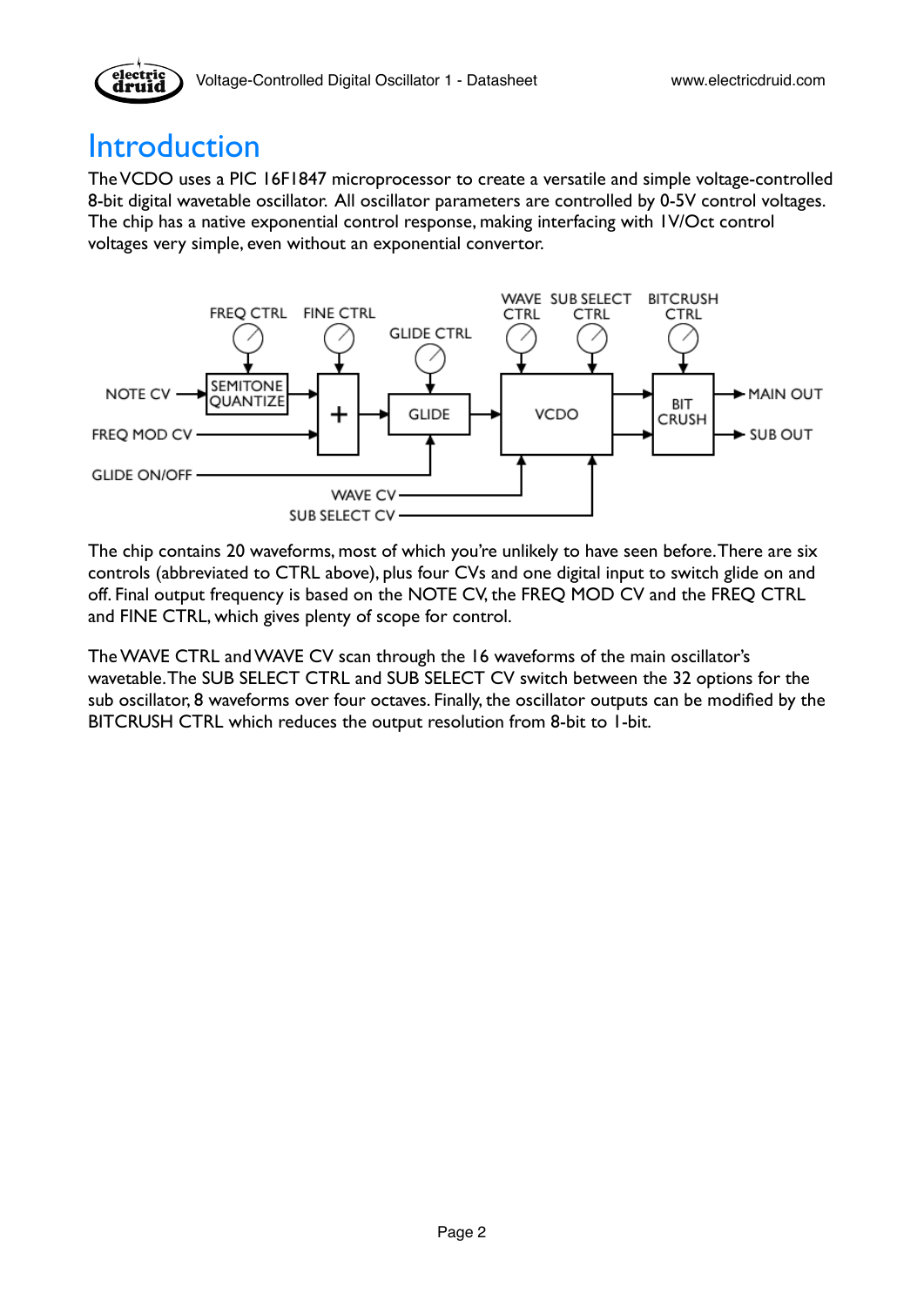

### <span id="page-2-0"></span>Features

#### <span id="page-2-1"></span>Exponential frequency response with no exponential convertor

The Note CV input accepts 0-5V control voltages to cover the MIDI note range 0-63. The highest note the VCDO can produce is Note 120, 8372Hz.

#### <span id="page-2-2"></span>10 octave note range from 8.18Hz to 8372Hz

The basic frequency range of the VCDO is ten octaves from MIDI Note 0 to MIDI Note 120. The NOTE CV input is quantized to semitones, but the FREQ MOD CV input is not.

#### <span id="page-2-3"></span>Main Oscillator with 16 waveforms arranged as a wavetable

The chip can produce 16 output waveforms. Rather than switch from one to another, the oscillator is able to crossfade from one to the next, creating a wavetable which you can scan through under voltage control.

It would have been easy to include standard waveforms like ramps and triangles, but there are many oscillators that produce those. This oscillator has its own character and provides something different.

#### <span id="page-2-4"></span>Sub Oscillator with 8 waveforms at four octaves

As well as the main oscillator, there is also a sub oscillator with 8 waveforms. Each waveform can be selected at one of four octaves, either +1 octave (above the main osc pitch!), in unison, -1 octave, or -2 octaves.

#### <span id="page-2-5"></span>Bitcrushing effect

The BITCRUSH CONTROL input controls the sample bit resolution of the output. This can be reduced from 8-bit down to 1-bit in eight steps.

#### <span id="page-2-6"></span>Glide/Portamento

The chip also includes a glide/portamento effect, without requiring an external lag processor for the control voltage. Glide times range from 12ms/octave to 2.4secs/octave. Turning the GLIDE CTRL to minimum switches the glide effect off.

#### <span id="page-2-7"></span>8-bit, 62.5KHz sample output rate

The internal waveforms and calculations are 8-bit, and new samples are output via the on-chip PWM modules at 62.5KHz. The PWM modules' outputs are at 125KHz. The fact that this is higher than the sample rate allows more effective PWM filtering to be applied. The two-stage 24dB Bessel filter provides the best-possible pulse filtering.

#### <span id="page-2-8"></span>Easy interfacing to control voltage mixers

The inputs intended for control voltages have an inverted response to make it simple to interface them with an inverting mixer. This is shown in the application circuits.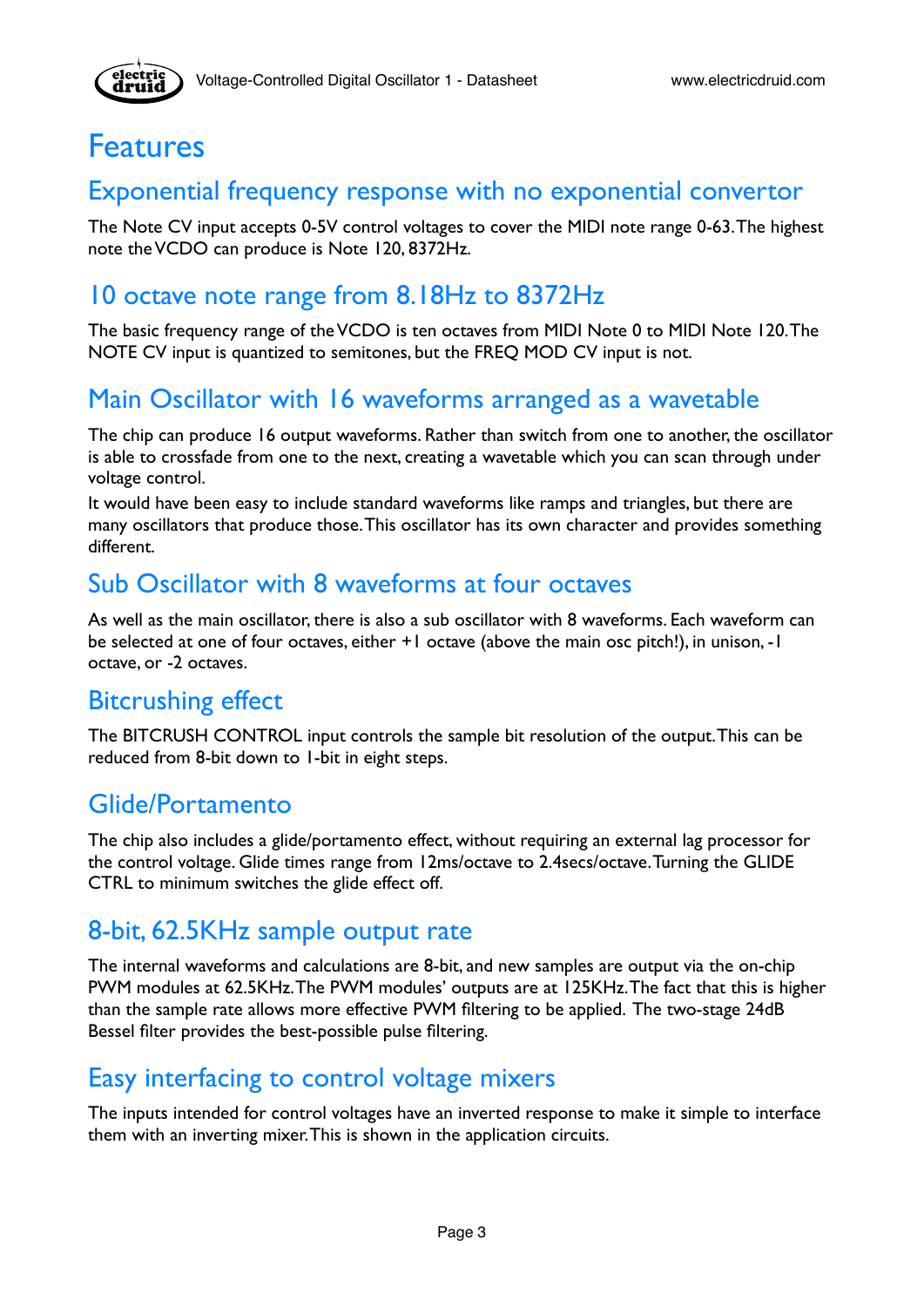

## <span id="page-3-0"></span>Pinout Diagram



|  | VCDOI - PIC 16F1847 |  |  |  |
|--|---------------------|--|--|--|
|--|---------------------|--|--|--|

| Pin            | <b>Function</b>                     | <b>Details</b>      | <b>Notes</b>                                                                                          |
|----------------|-------------------------------------|---------------------|-------------------------------------------------------------------------------------------------------|
| I.             | <b>FREQ CONTROL</b>                 | 0-5V analogue input | Alters frequency in semitones over 4 octaves                                                          |
| $\overline{2}$ | <b>FINE CONTROL</b>                 | 0-5V analogue input | Fine tunes frequency, +/-100 cents                                                                    |
| 3              | <b>WAVEFORM</b><br><b>CONTROL</b>   | 0-5V analogue input | Scans continuously through main oscillator<br>waveforms                                               |
| 4              | Unused                              | 0-5V digital input  |                                                                                                       |
| 5              | 0V                                  | Power supply        |                                                                                                       |
| 6              | <b>MAIN OSC OUT</b>                 | 0-5V digital output | Main Oscillator PWM output at 125KHz                                                                  |
| 7              | <b>SUB SELECT</b><br><b>CONTROL</b> | 0-5V analogue input | Selects one of 32 sub oscillator waveforms. Each of 8<br>waveforms can be selected at four octaves.   |
| 8              | <b>GLIDE</b><br><b>CONTROL</b>      | 0-5V analogue input | Portamento times range from 12ms/octave to<br>2.4secs/octave. The lowest settings turn the glide off. |
| 9              | <b>BITCRUSH</b><br><b>CONTROL</b>   | 0-5V analogue input | 3 bit, values from 1 to 8<br>Controls bit resolution of the output                                    |
| 10             | <b>NOTE CV</b>                      | 0-5V analogue input | 0-5V gives MIDI notes from 0-63                                                                       |
| $\mathbf{I}$   | FREQ MOD CV                         | 0-5V analogue input | Alters frequency +/-8 semitones                                                                       |
| 12             | Unused                              | 0-5V analogue input |                                                                                                       |
| 13             | <b>GLIDE INPUT</b>                  | 0-5V digital input  | Switches glide on and off                                                                             |
| 4              | $+5V$                               | Power supply        |                                                                                                       |
| 15             | Unused                              | 0-5V digital IO     |                                                                                                       |
| 16             | SUB OSC OUT                         | 0-5V digital output | Sub Oscillator PWM output at 125KHz                                                                   |
| 17             | <b>WAVEFORM CV</b>                  | 0-5V analogue input | Scans through main oscillator waveforms under CV<br>control.                                          |
| 8              | <b>SUB SELECT CV</b>                | 0-5V analogue input | Jumps through sub osc options under CV control                                                        |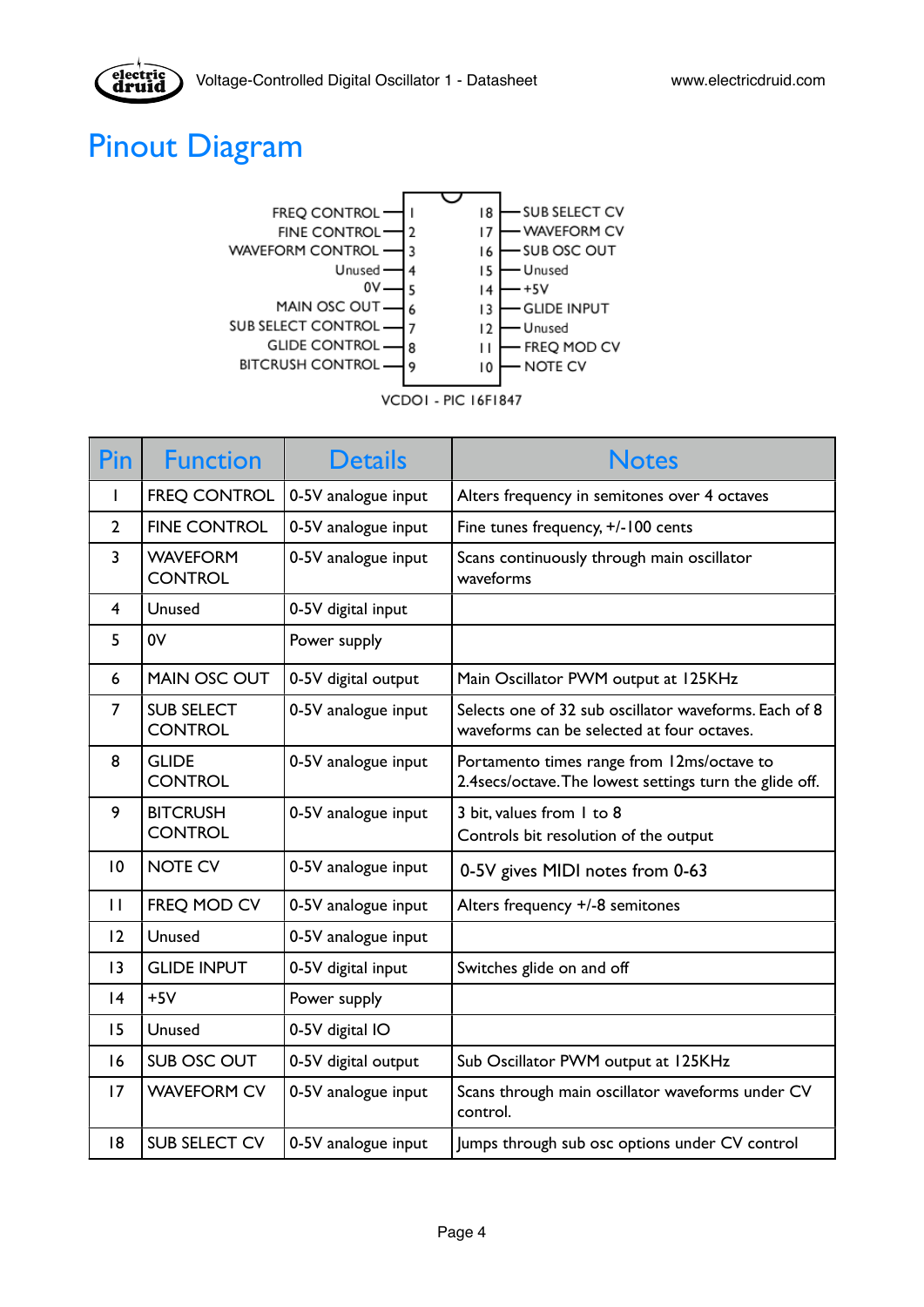## <span id="page-4-1"></span><span id="page-4-0"></span>Application Notes Modular synth VCDO

electric<br>druid

A full circuit diagram for a comprehensive 1V/Oct voltage-controlled wavetable oscillator follows on the next three pages.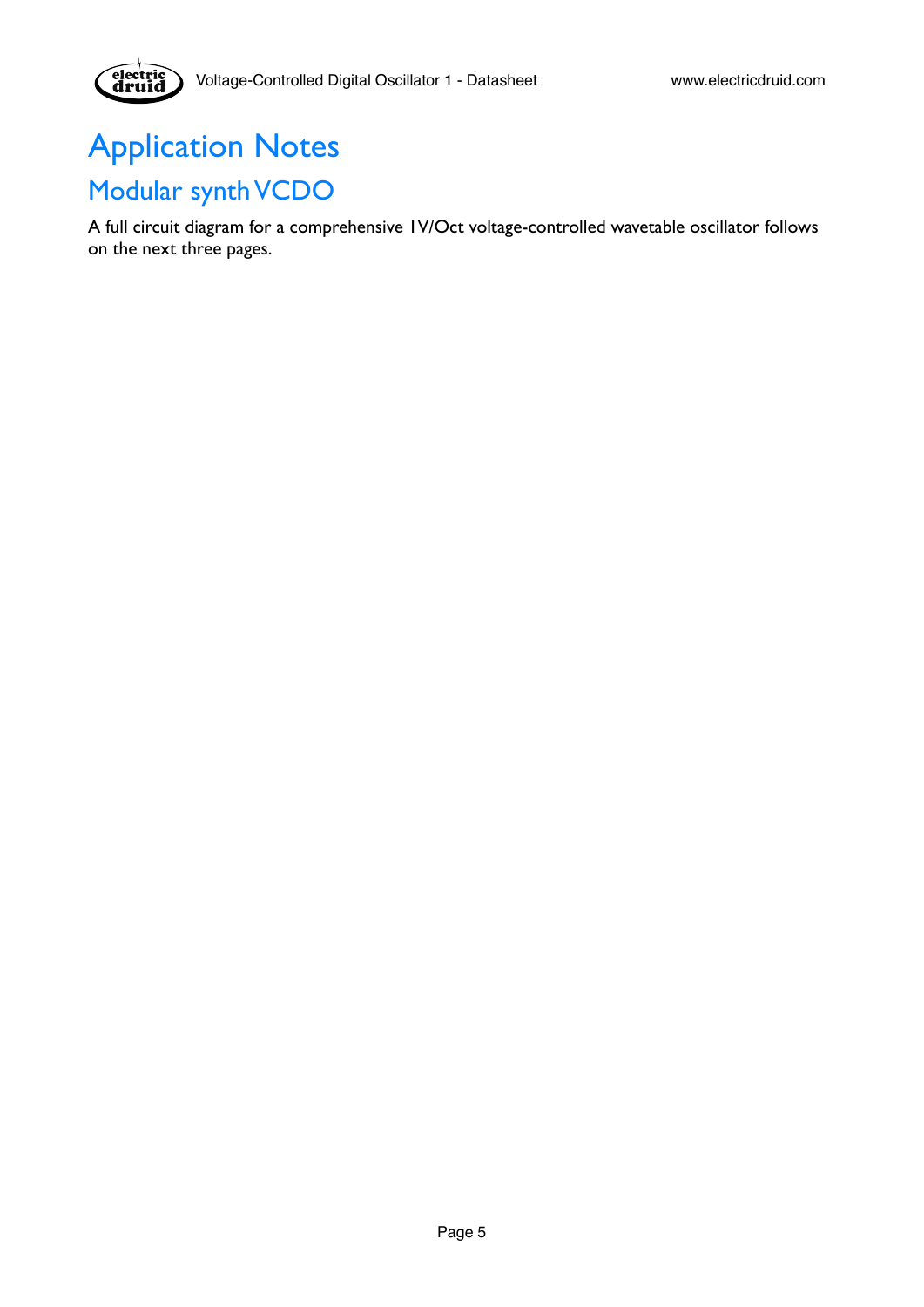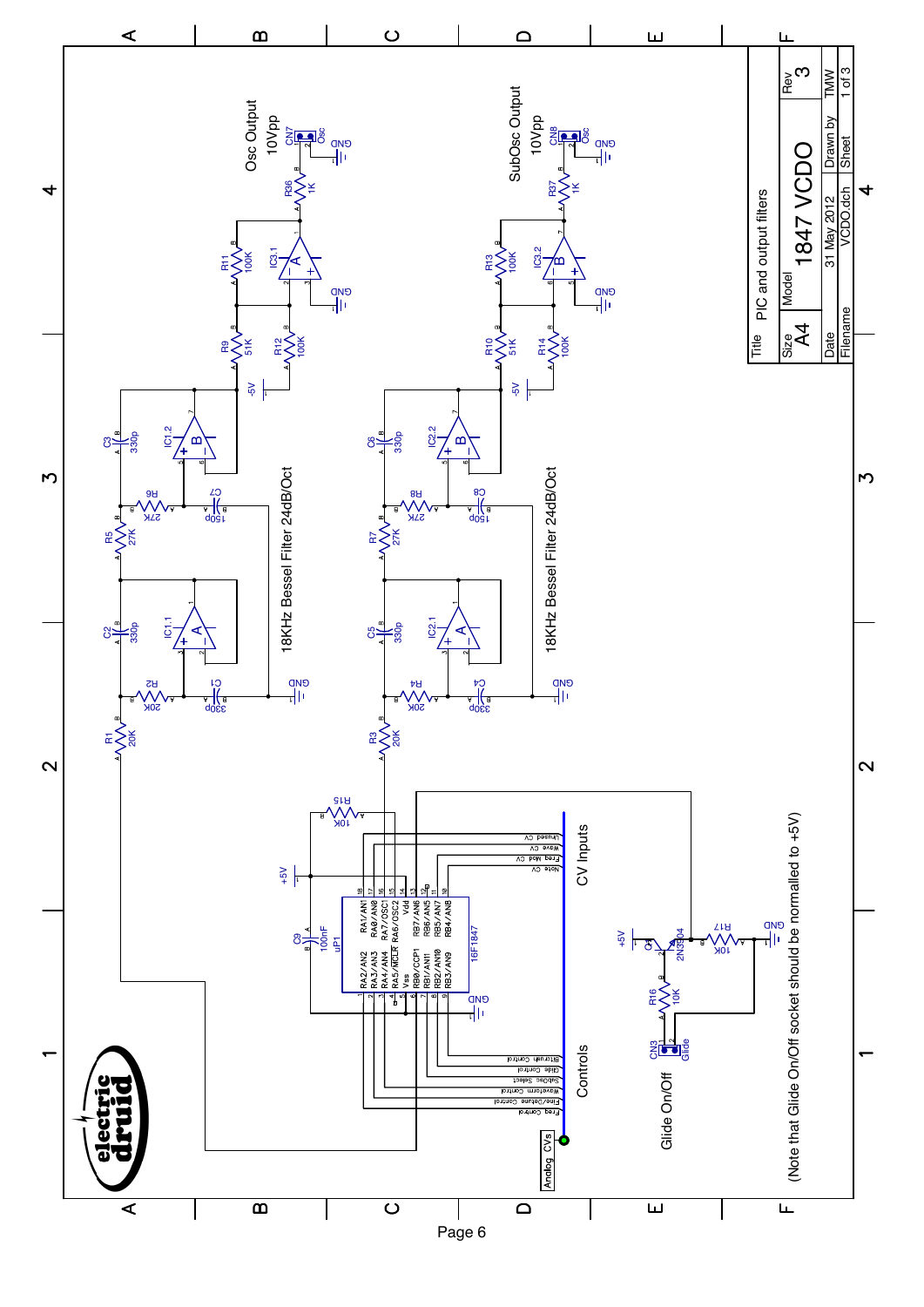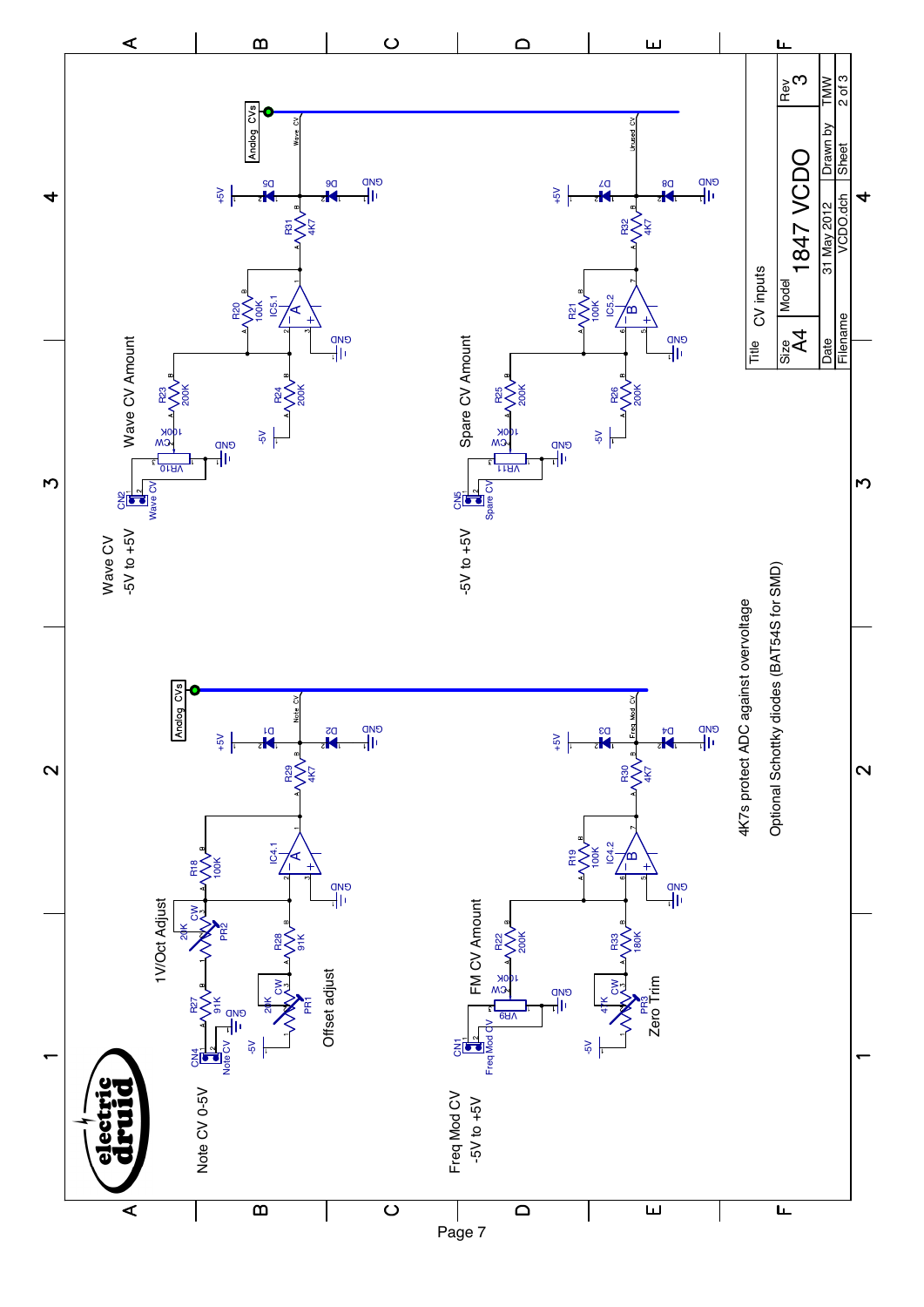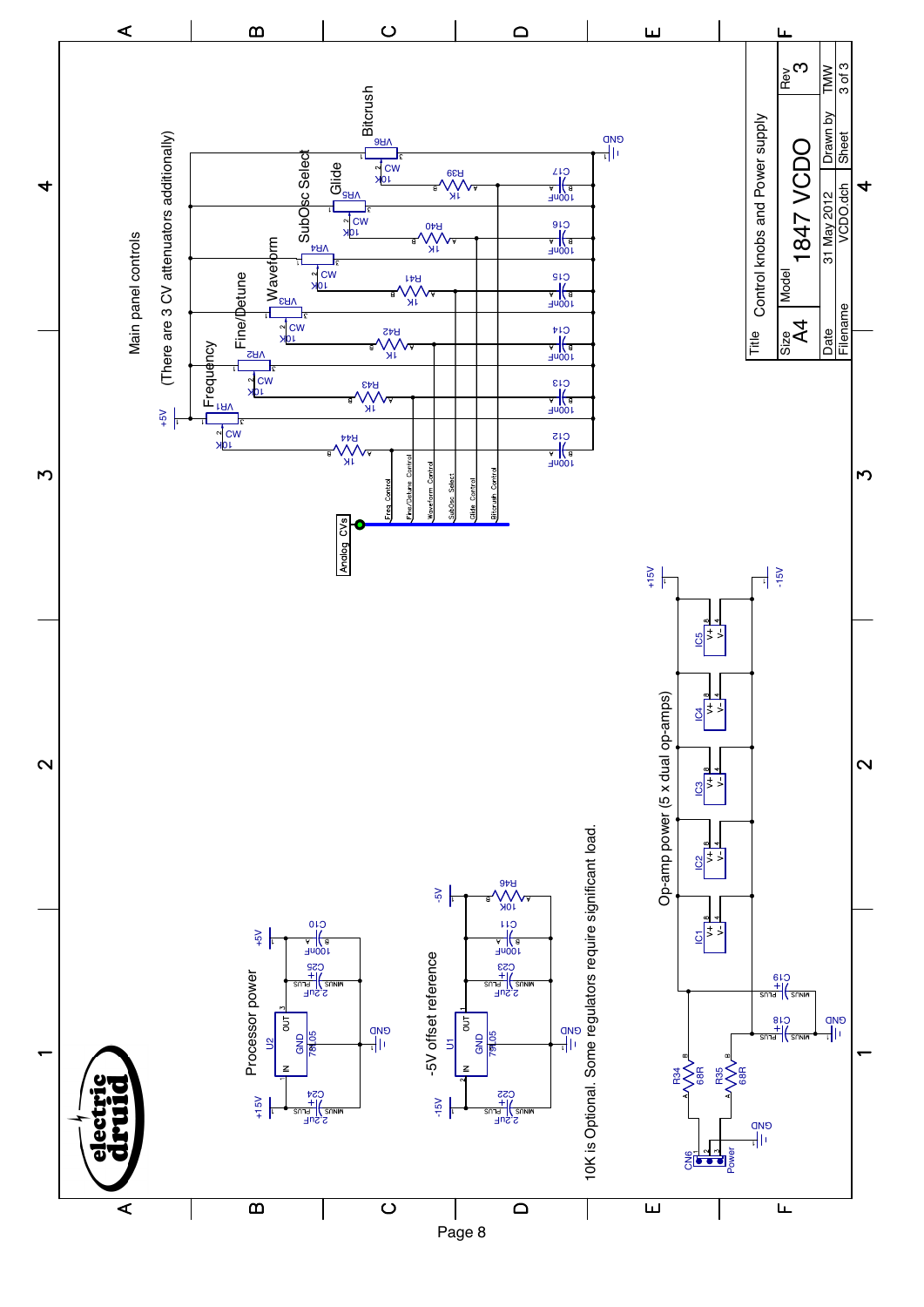

### <span id="page-8-0"></span>Disabling unwanted controls or CV inputs

The table below suggests how to disable each input if it is not required

| Pin             | <b>Function</b>           | <b>Details</b>                                                                                               |
|-----------------|---------------------------|--------------------------------------------------------------------------------------------------------------|
|                 | <b>FREQ CONTROL</b>       | Any voltage between 0V and 5V will do                                                                        |
| $\overline{2}$  | <b>FINE CONTROL</b>       | Use two 10Ks between 5V and 0V to give 2.5V at the pin                                                       |
| 3               | <b>WAVEFORM CONTROL</b>   | Any voltage between 0V and 5V will do                                                                        |
| $\overline{7}$  | <b>SUB SELECT CONTROL</b> | Any voltage between 0V and 5V will do                                                                        |
| 8               | <b>GLIDE CONTROL</b>      | Tie input to 0V with 10K to disable glide                                                                    |
| 9               | <b>BITCRUSH CONTROL</b>   | Tie input to 5V with IOK to give 8-bit resolution.                                                           |
| 10              | <b>NOTE CV</b>            | Any voltage between 0V and 5V will do                                                                        |
| $\mathbf{H}$    | FREQ MOD CV               | Use two 10Ks between 5V and 0V to give 2.5V at the pin                                                       |
| $\overline{13}$ | <b>GLIDE INPUT</b>        | Tie input to 0V with 10K to disable glide, or tie input to +5V<br>with IOK to allow Glide control to operate |
| 17              | <b>WAVEFORM CV</b>        | Tie input to 0V with 10K for no CV                                                                           |
| 18              | <b>SUB SELECT CV</b>      | Tie input to 0V with 10K for no CV                                                                           |

### <span id="page-8-1"></span>Calibration of the application circuit

There are three trimmers in the application circuit. They should be set up as follows:

Firstly, centre the Frequency Control and the Fine Control, since these affect the tuning. The position you set now will become the "zero" position for these knobs.

Plug a source of 1V/Oct control voltages (an analogue synth or MIDI-to-CV convertor) into the NOTE CV input and adjust PR2 until an octave on the keyboard gives an octave from the oscillator. Don't worry about the pitch being wrong (C plays a D, for example). This control alters the octave range, so it's fine if pressing C0 then C1 plays D1 to D2, since both are an octave.

The offset adjust trimmer PR1 should be adjusted to give +5V at pin1 of IC4 with the NOTE CV input grounded, but the exact value is not crucial, since the voltage is quantized to semitones. If you find the oscillator is "skipping" between notes, tweak PR1 until it stops.

Next, adjust PR3, the FREQ MOD CV Zero Trim. With the FM CV Amount control turned down to zero, PR3 should be adjusted to give 2.5V at pin 7 of IC4. Alternatively, plug the oscillator output into an electronic tuner and adjust PR3 until the notes are well tuned. If the Fine control is set to the centre zero position, this *should* give 2.5V as before!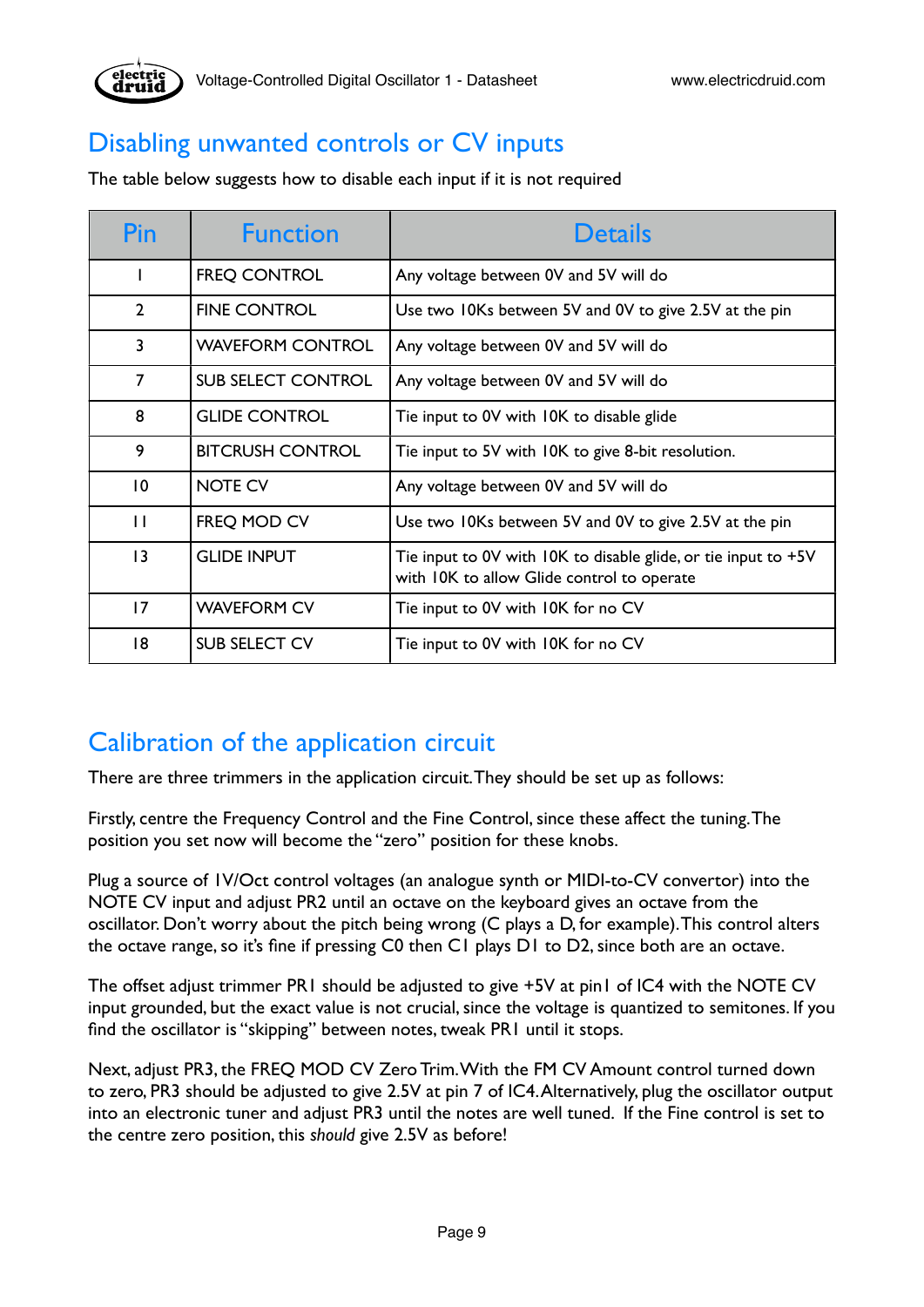

## <span id="page-9-0"></span>Main oscillator waveforms

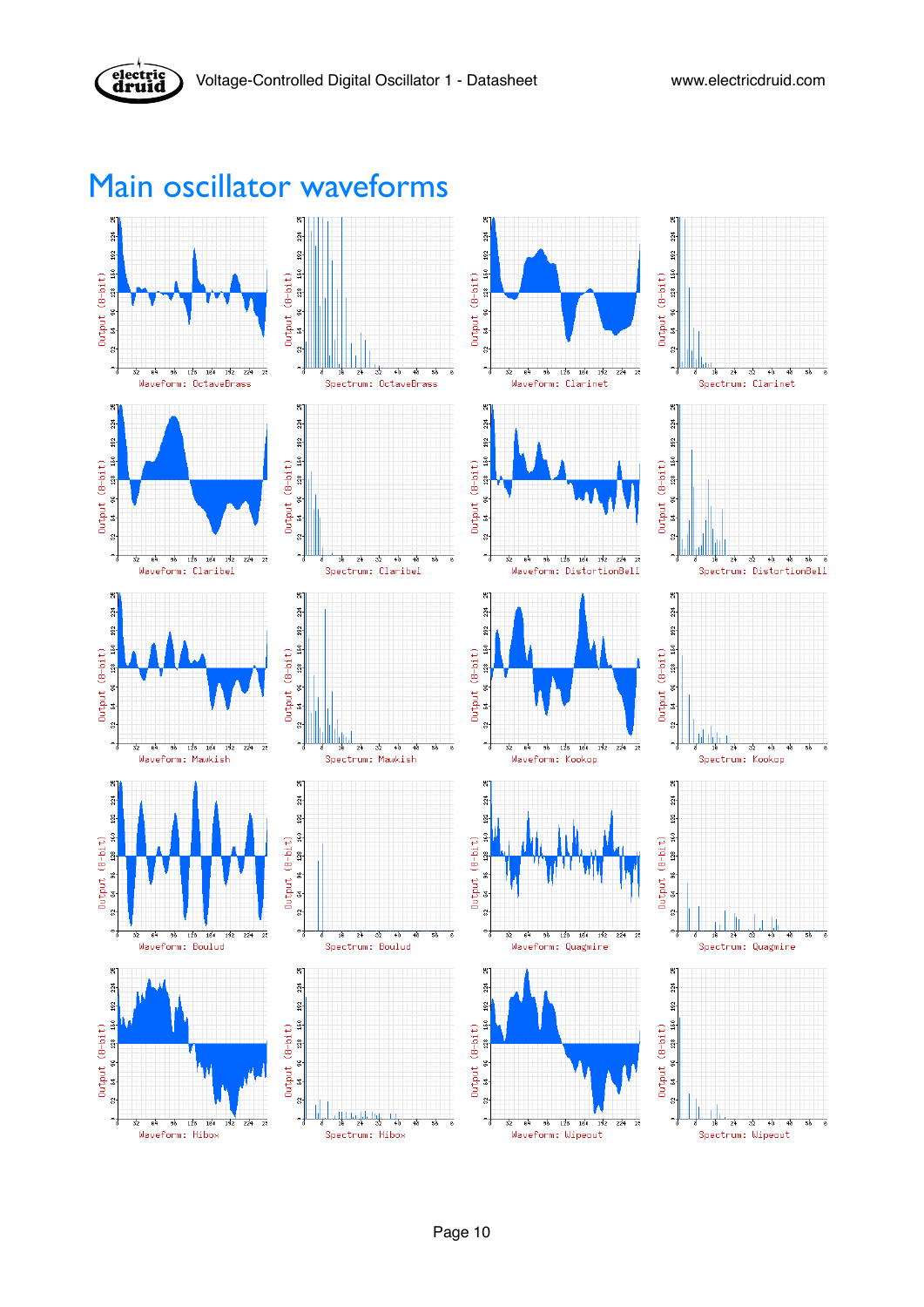